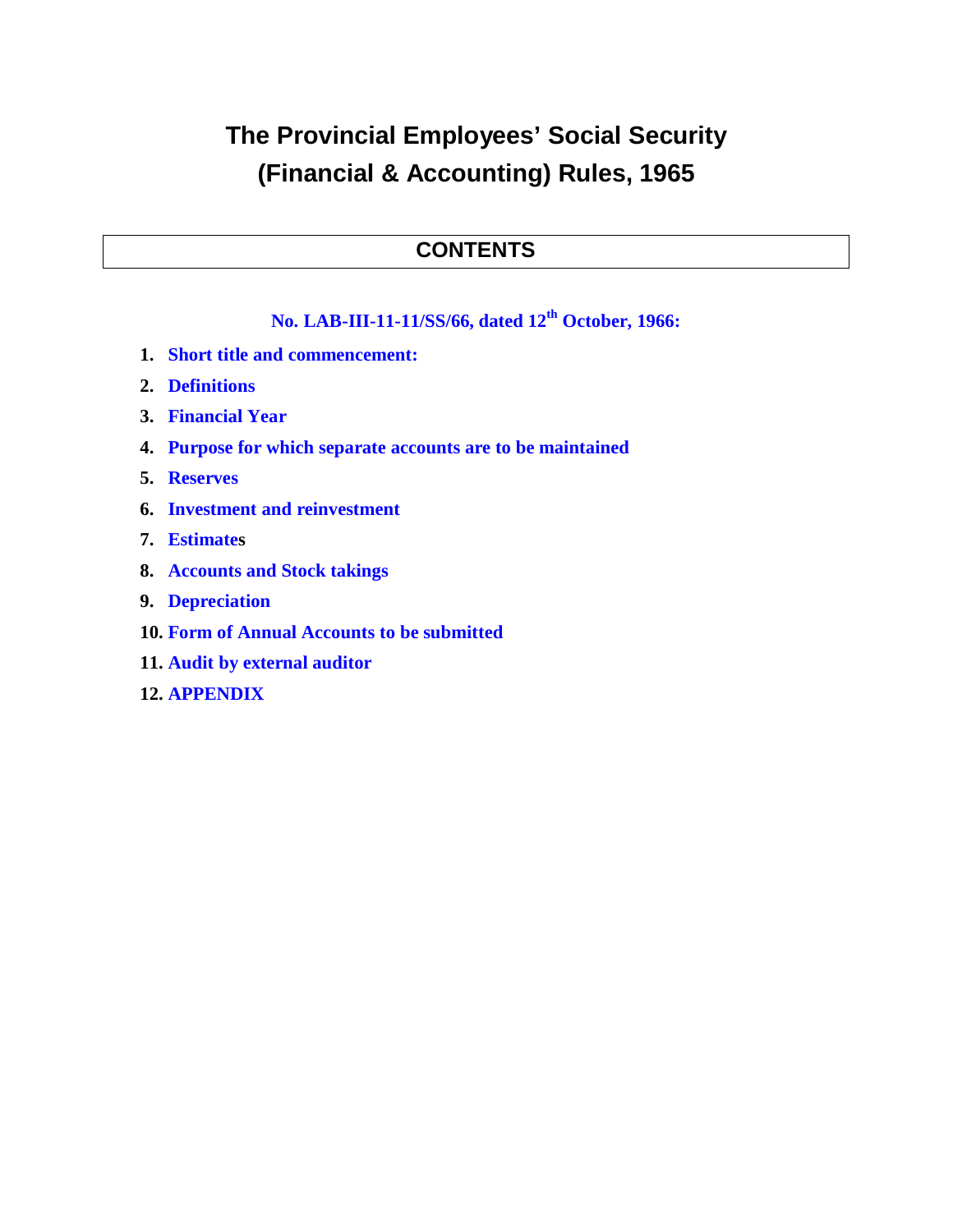**No. LAB-III-11-11/SS/66, dated 12th October, 1966:** With reference to the Government of West Pakistan, Labour Department's Notification No. SS-V(I)/65, dated the 25<sup>th</sup> October, 1965 and in exercise of the powers conferred by Section 79 of the Provincial Employees' Social Security Ordinance, 1965 (Ordinance No. X of 1965), the Governor of West Pakistan is pleased to make the following rules:-

**1. Short title and commencement:** (1) These rules may be called the Provincial Employees' Social Security (Financial and Accounting) Rules, 1965.

(2) They shall come into force at once.

**2. Definitions :** In these rules, unless the context otherwise requires, the following expressions shall have the meanings hereby respectively assigned to them that is to say -

- (i) "fixed assets" means assets which are held for use and which are expected to have an effective life of at least three years :
- (ii) "Liquid investments" means investments, including moneys placed on deposit account at bank, which are repayable or realizable at not less than the cost price of the investment on demand or on not more than one month's notice:
- (iii) "Ordinance" means the Provincial Employees' Social Security Ordinance, 1965;
- (iv) "section" means a section of the Ordinance ;
- (v) "short-term investments" means investments which are repayable or realizable within a period not exceeding three years at not less than the cost price of the investment, including moneys placed on deposit account at a bank which are repayable on more than one month's but not more than three years' notice;
- (vi) "special tax" means the special tax payable under Section 70.

**3. Financial Year :** The Institution shall observe the same financial year as is observed by Government ;

Provided that the first year for the purposes of budgeting and accounting shall commence on the date on which the Institution is established and shall end on the thirtieth day of June, nineteen hundred and sixty – six.

**4. Purpose for which separate accounts are to be maintained :** (1) The branches of Social Security for which separate accounts shall be maintained under sub – section (4) of Section 28 shall be -

- (i). Sickness, Maternity and Death Grant Branch ;
- (ii). Employment Injury Branch; and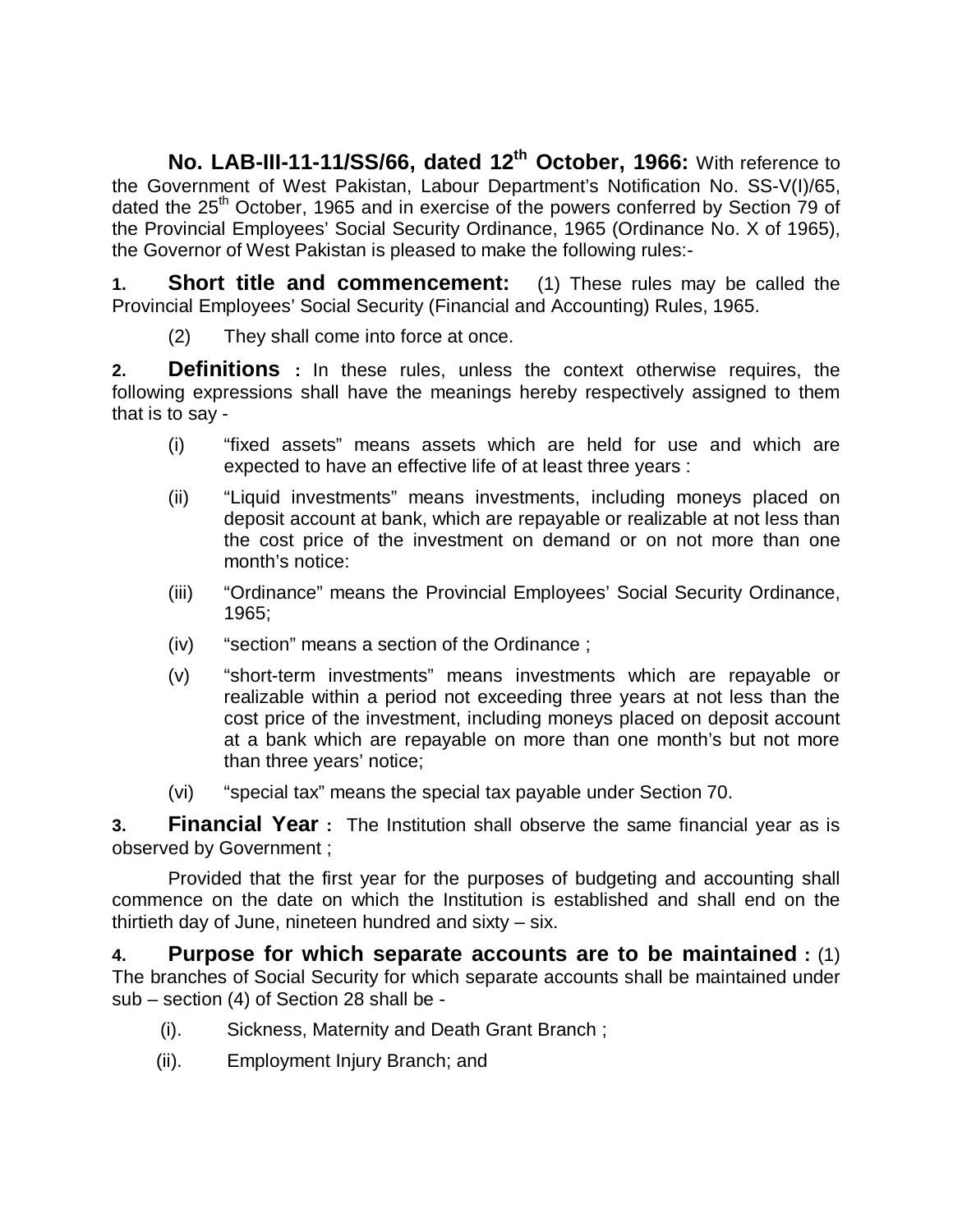(iii). Medical Care, Health, Welfare and Rehabilitation Branch (herein-after referred to as "Medical Care Branch").

(2) Separate accounts shall also be maintained in respect of the following :-

- (i). Preliminary expenses that is, expenses incurred before collection of social contributions commences ;
- (ii). Administrative expenses ;
- (iii). Income from contributions, distinguishing between contributions payable under sub-section (1) of Section 20 and increases thereof imposed under Section 23 and, separately under Section 26;
- (iv). Income from investments ;
- (v). Income from special tax, showing separately increases thereof imposed under sub-section (4) of Section 70 and Section 23 ;
- (vi). Any other income ;
- (vii). Each reserve established under Section 29 and rule 5 of these rules ;
- (viii). Investment of social security reserves ;
- (ix). Capital expenditure in connection with administration ;
- (x). Capital expenditure from proceeds of capital tax ;
- (xi). Capital expenditure, otherwise than from proceeds of special tax, in connection with the provision of medical care;
- (xii). Investment of any surplus income not retained for working purposes or otherwise utilized.

5. **Reserves :** (1) The Institution shall establish and maintain reserves for each of the branches of social security referred to in rule 4 by setting aside out of surplus income, the amounts prescribed in (2) or (3), as the case may be :

Provided that in determining whether any such surplus has become available, in the proceeds of the special tax shall not be taken into account.

(2) Until the expiration of the first three complete financial years after the establishment of the Institution the amounts so to be set aside in each year and the time at which such amount shall be set aside, shall be such as the Governing Body may determine.

(3) After the expiration of the said three complete financial years, the Institution shall maintain the said reserves by setting aside, at the end of each financial year, out of income other than the proceeds of the special tax, such amounts; if any, as may be required to bring the said reserves up to the amounts stated below in respect of each reserve, respectively, that is to say –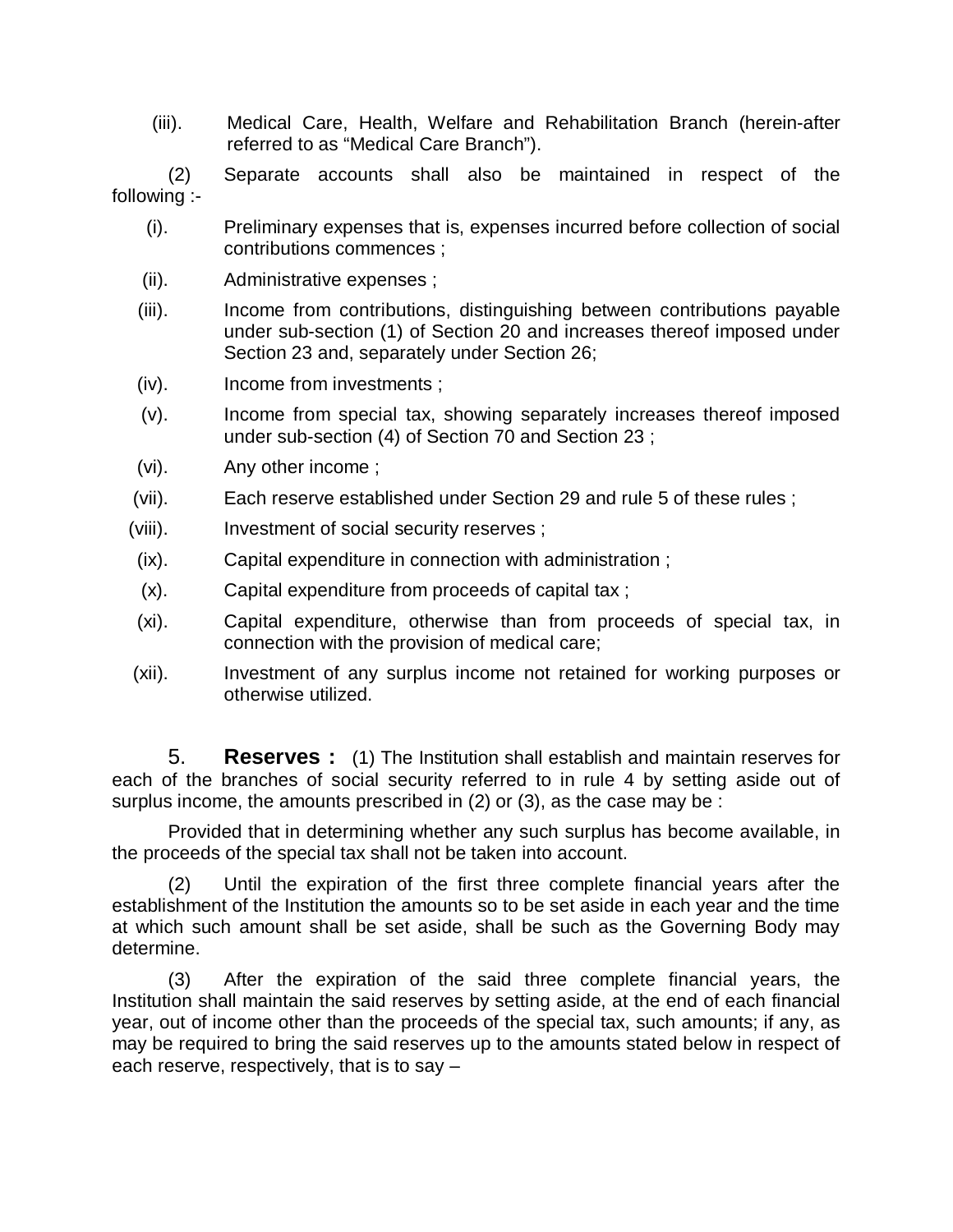**(a) Sickness, Maternity and Death Grant Branch Reserve :** Any amount equal to twenty – five per centum of the average annual expenditure incurred by the branch in the last preceding three financial years.

**(b) Employment Injury Branch Reserve :** An amount equal to twenty-five per centum of the average annual expenditure incurred by the branch in respect of injury benefit and disablement gratuity in the last preceding three financial years plus the present capital value at the time of all pensions which have been awarded in respect of employment injury, whether total disablement pension, partial disablement pension or survivor's pension.

**(c) Medical Care Branch Reserve :** An amount equal to twenty – five per centum of the average annual expenditure, excluding capital expenditure, incurred by the branch in the last preceding three financial years.

**(4)** Each of the said reserves shall be held for the purpose of meeting any unforeseen or abnormal expenditure incurred by the corresponding branch of social security or of making good and unforeseen or abnormal shortage of income receivable by the institution :

Provided that no part of any such reserve shall be used for such purposes unless Government, in pursuance of action taken under sub-section (6) of Section 31, authorizes such use.

**6. Investment and reinvestment :** (1) The amount set aside in accordance with rule 3 shall be invested by the Institution, as to one-half in liquid investments and as to the other half either in liquid investments or otherwise.

(2) Any proceeds of the special tax not immediately utilized for capital expenditure towards building up and improving the medical facilities available for the provision of medical care shall be invested in either liquid or short term investments as the Governing Body – may determine.

(3) Any surplus income of the Institution not otherwise allocated and not required to be retained in cash for working purposes shall be invested in such type of investment as the Governing body may determine.

(4) No investment under these rules shall be in the form of a loan to any individual or any private or unincorporated body, except that advances may be made to officers and servants of the Institution, in accordance with the regulation made under Section 80.

(5) Pending the approval of the Governing Body as required under sub-rules (2) and (3) any moneys of which the disposal is subject to such approval shall be placed on deposit account at a bank on terms which require not more than one month's notice of repayment.

(6) In selecting investments the Governing Body shall have regard, firstly, to the safety of the investment, secondly to the maintenance of the real, as distinct from the nominal, value of the investment and the income to be derived from it, and thirdly, to the yield, that is, the amount of the income to be derived from it, and in equal conditions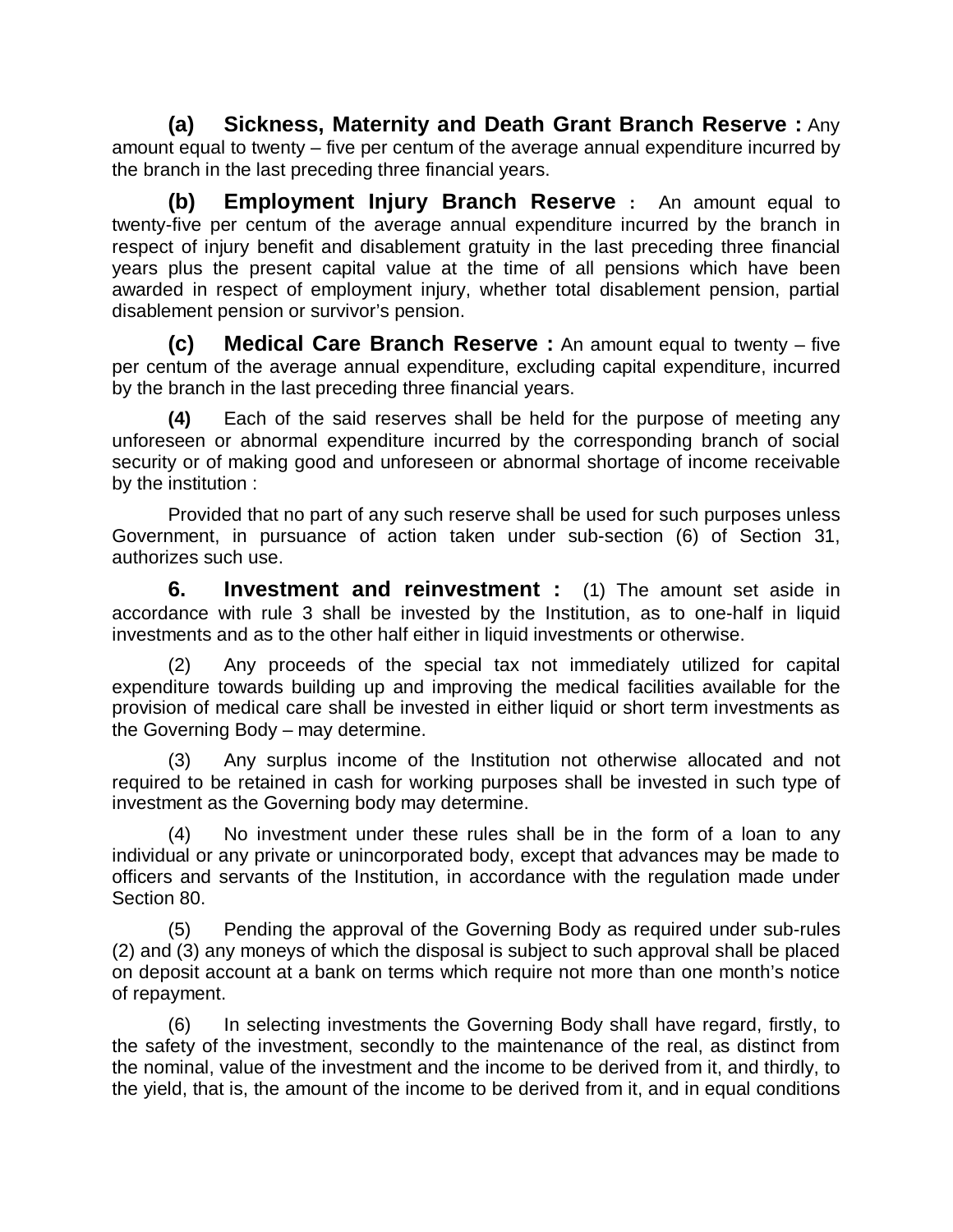of safety maintenance of the real value and yield, investments shall be preferred which assist, directly, the economic and social policy of the Government.

**7. Estimates :** (1) Before the thirtieth day of April of each year, the Institution shall draw up and submit to Government estimates, in the form and under the heads shown in the appendix to these rules, of the income which it expects to receive and the expenditure which it expects to incur in the ensuing financial year, and of the allocation of any expected surplus of income after providing for the estimated expenditure.

(2) Such estimates shall be accompanied by a memorandum explaining in general terms the bases and assumptions on which the estimates, have been prepared and stating the reasons for any variation, by more than ten per centum, of the amount shown under any head as compared with the corresponding amount include in the estimates as approved by Government for the current financial year and for any estimated income or expenditure of a type not included in the estimates as so approved for the current financial year.

**8. Accounts and Stock takings:** (1) The Institution shall keep accounts for each of the heads under which the estimates, as approved or deemed to have been approved by Government under sub-section (3) and (4) of Section 31, have been arranged, and such other heads of sub divisions of heads as the Institution shall require, and shall record therein by the double-entry system of book-keeping, the financial transactions of the Institution.

(2) Accounts recording the receipt and issue of equipment and stores, including medicines and medical supplies, shall also be kept and the correctness shall be verified by stock-takings taken before the end of each financial year and as near as practicable thereto.

**9. Depreciation :** (1) At the end of each financial year provisions shall be made for depreciation of the fixed assets of the Institution by the straightline method, at the following proportions of the cost price.

|           |                                |          |   |               | Per centum |     |    |
|-----------|--------------------------------|----------|---|---------------|------------|-----|----|
|           |                                |          |   |               |            | Rs. |    |
| (i).      | <b>Buildings</b><br>$\ldots$   | $\cdots$ |   | $\cdots$      |            | 5   |    |
| (ii).     | Office furniture and equipment |          |   | $\sim$ $\sim$ |            | 6   |    |
| $(iii)$ . | Medical equipment              |          | . |               | .          |     | 10 |
| (iv).     | Motor vehicle                  | .        |   | .             |            | 20  |    |

or at such other rates, in relation to the estimated effective life of assets or group of assets concerned, as the Governing Body may, from time to time, approve.

(2) Such depreciation shall be charged to the Administrative Expenses Account or the Medical Care Branch Expenditure Account as appropriate in relation to the purpose for which the particular asset or group of assets has been used.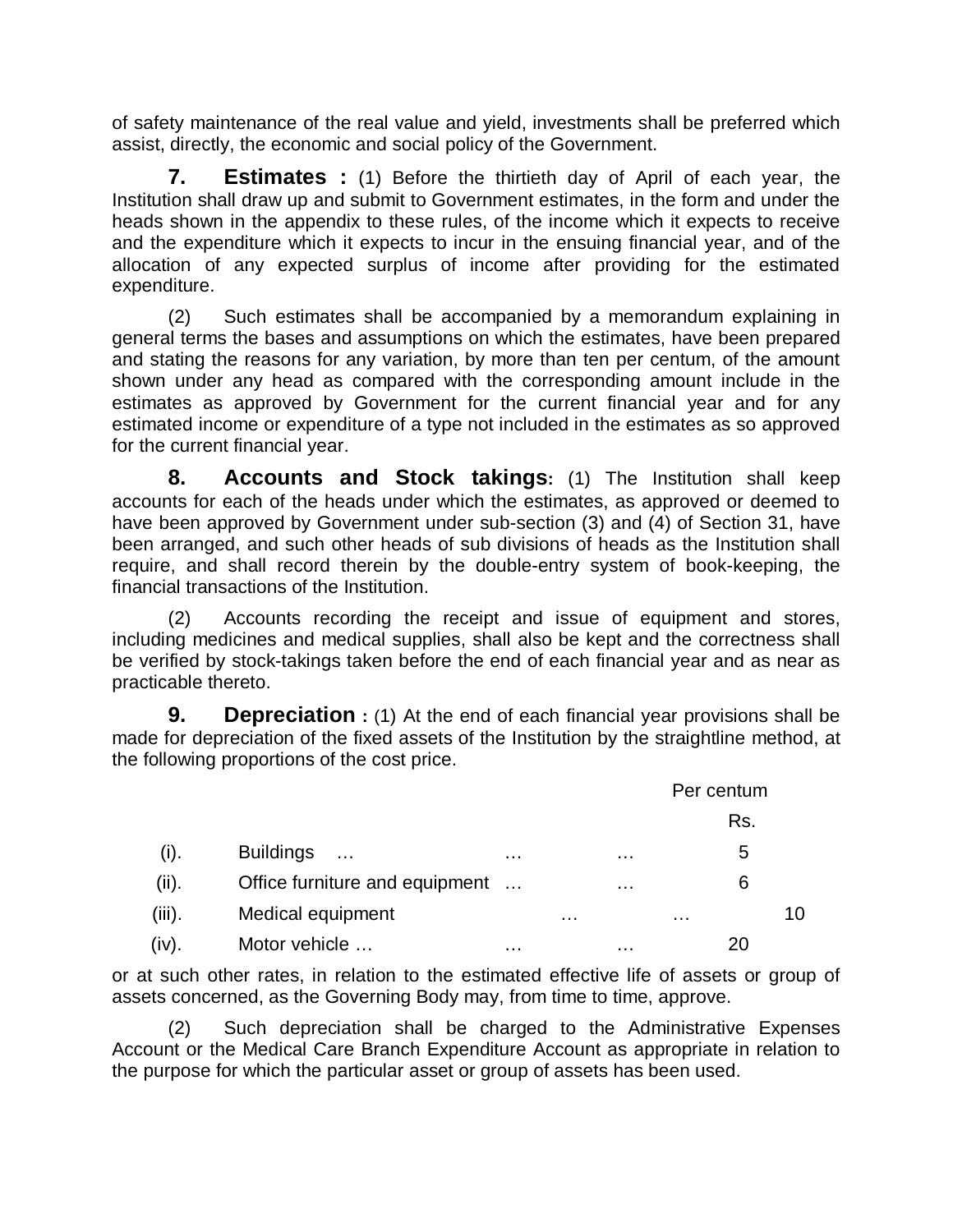**10. Form of Annual Accounts to be submitted :** (1) As soon as possible after the end of the financial year, and in any case not later than the fifteenth day of September, the accounts of the Institution for the year shall be prepared and submitted to the external auditor.

- $(2)$  Such accounts shall be in the form of  $-$
- (a) separate accounts of administrative expenses and of expenditure in respect of each of the branches of social security referred to in sub-rule  $(1)$  of rule 4;
- (b) a Special Tax Account ;
- (c) an Income and Expenditure accounts for the Institution as a whole ;
- (d) a Capital Expenditure and Investment Account ; and
- (e) a Balance Sheet showing the assets and liabilities of the Institution at the end of the year.

(3) The Administrative Expenses Account and the Medical Branch Expenditure Account prescribed under clause (a) of sub-rule (2) shall show the total relevant expenditure including depreciation and any losses or overpayments writing off, but excluding capital expenditure, analysed in the case of each account amongst the main sub-heads under which the expenditure has been incurred and the other branch accounts so prescribed shall show, separately the expenditure on each of the types of benefit covered by the particular branch.

(4) The Special Tax Account prescribed under clause (b) of sub-rule (3) shall show the income from the special tax, including any income from investments made at any time from the proceeds of the special tax, and the disposal thereof as between investments and other capital expenditure.

(5) The Income and Expenditure Account prescribed under clause (c) of subrule (2) shall show, on the income side, the income of the Institution other than from the special tax, analysed as between social security contributions, income from investments and any other income, and, on the expenditure side, the totals of the expenditure shown in each of the accounts prescribed under clause (a) or sub-rule (2), and any transfers of surplus income, whether to reserves to repayment of loans to the writing down of preliminary expenses, or otherwise.

(6) The Capital Expenditure and Investment account prescribed under clause (b) of sub-rule (2) shall show, separately, capital expenditure in respect of administration and in respect of the provision of medical care.

**11. Audit by external auditor :** The external auditor appointed by Government under sub-section (3) of Section 32 shall :-

(i). Examine the annual accounts of the Institution prepared in accordance with the provisions of rule 10 as soon as may be after they have been submitted to him by the Institution ;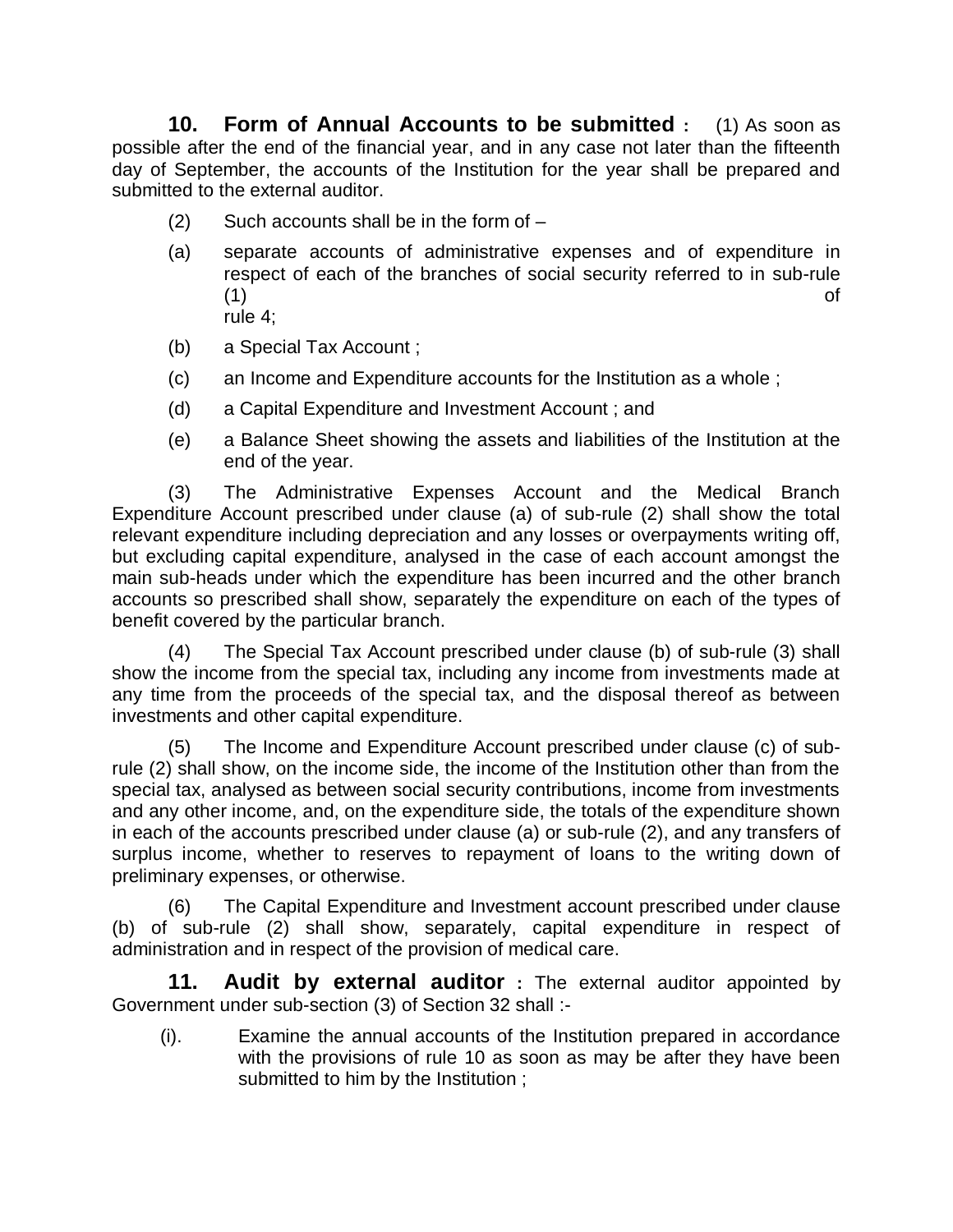- (ii). Satisfy himself that the books of account have been correctly maintained and that stock-takings of equipment and stores, including medicines and medical supplies have been properly taken;
- (iii). verify the investments ; and
- (iv). submit the annual accounts to Government together with his report thereon, which shall state that he has examined the accounts and certified the investments, and that the accounts are in accordance with the books and records of the Institution, and are, to the best of his knowledge and belief, correct, or, if the circumstances should in his opinion so require, that they are, to the best of his knowledge and belief correct subject to such qualifications and observations as are included in his report.

## **APPENDIX**

## **Form in which and head under which Estimates of Income and Expenditure are to be submitted to Government under sub-rule (4) of rule 7 of these rules.**

#### **Financial Year…………….**

A. Ordinary Income (that is, excluding income from special tax and capital receipts)----

|                   |                                                                            | Rs.      |   |  |  |
|-------------------|----------------------------------------------------------------------------|----------|---|--|--|
| (1)<br>(2)        | Contributions----<br>.<br>.<br>.<br>Income from investments<br>.<br>.<br>. | .        | . |  |  |
| (3)               | Any other income<br>.                                                      | .        |   |  |  |
| (4)               | Total income other than from special tax and capital receipts              |          | . |  |  |
| В.                | Ordinary Expenditure (that is, excluding capital expenditure)---           |          |   |  |  |
|                   |                                                                            | Rs.      |   |  |  |
| (5)               | Administrative expenses, including depreciation                            | $\cdots$ |   |  |  |
| (6)               | Sickness, Maternity and Death Grant Branch<br>.                            |          | . |  |  |
| $\left( 7\right)$ | <b>Employment Injury Branch</b><br>.<br>.<br>.                             | .        |   |  |  |